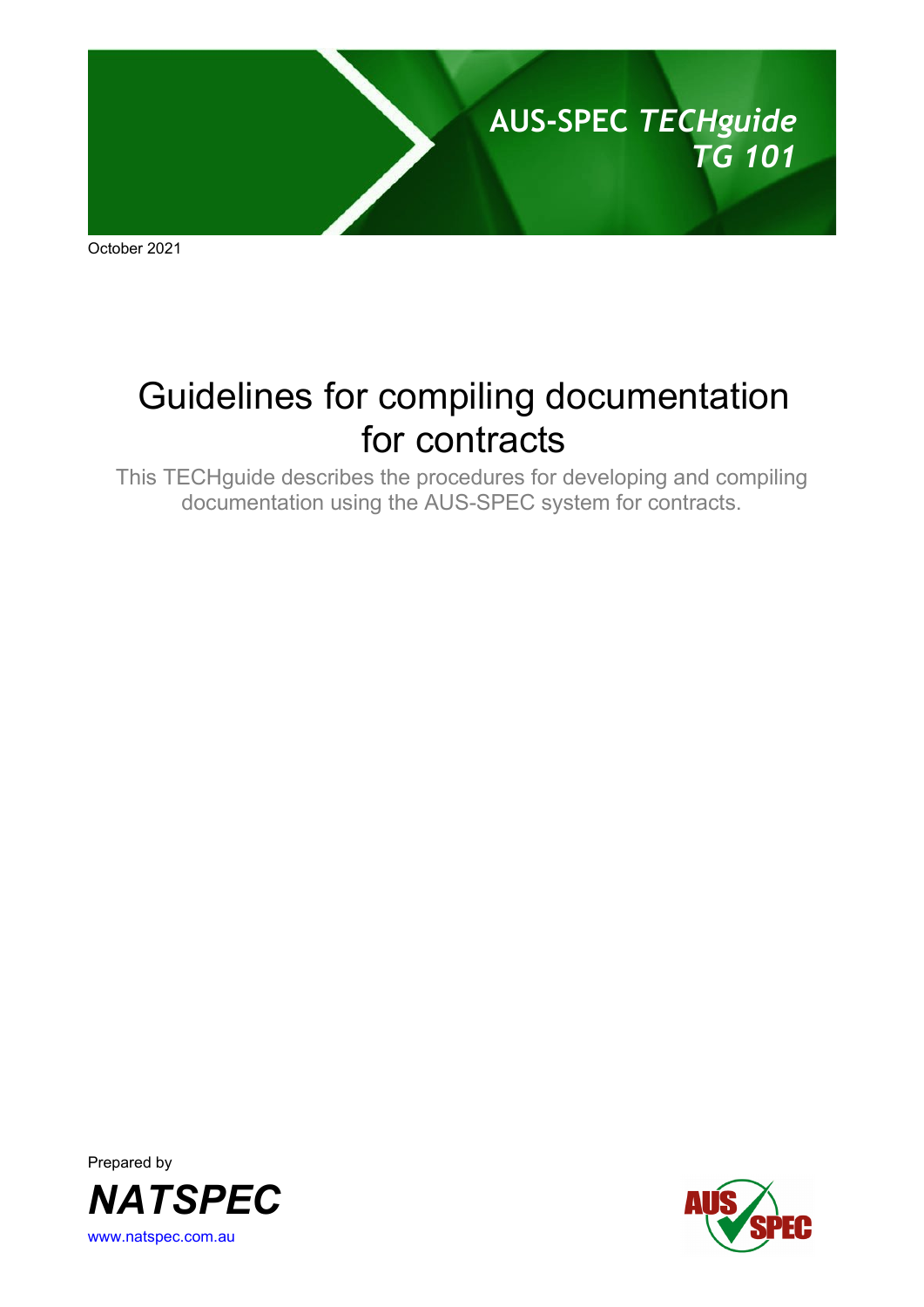## **AUS-SPEC TECHguide**

# **CONTENTS**

| $\blacktriangleleft$ |     |  |  |  |
|----------------------|-----|--|--|--|
|                      | 1.1 |  |  |  |
|                      | 1.2 |  |  |  |
| $\overline{2}$       |     |  |  |  |
|                      | 2.1 |  |  |  |
|                      | 2.2 |  |  |  |
|                      | 2.3 |  |  |  |
|                      | 2.4 |  |  |  |
| 3                    |     |  |  |  |
|                      | 3.1 |  |  |  |
|                      | 3.2 |  |  |  |
| 4                    |     |  |  |  |
|                      | 4.1 |  |  |  |
|                      | 4.2 |  |  |  |
|                      | 4.3 |  |  |  |
|                      | 4.4 |  |  |  |
|                      | 4.5 |  |  |  |
|                      | 4.6 |  |  |  |
| 5                    |     |  |  |  |
|                      | 5.1 |  |  |  |
|                      | 5.2 |  |  |  |
|                      | 5.3 |  |  |  |
|                      | 5.4 |  |  |  |
|                      | 5.5 |  |  |  |
|                      | 5.6 |  |  |  |
|                      | 5.7 |  |  |  |
| 6                    |     |  |  |  |
|                      |     |  |  |  |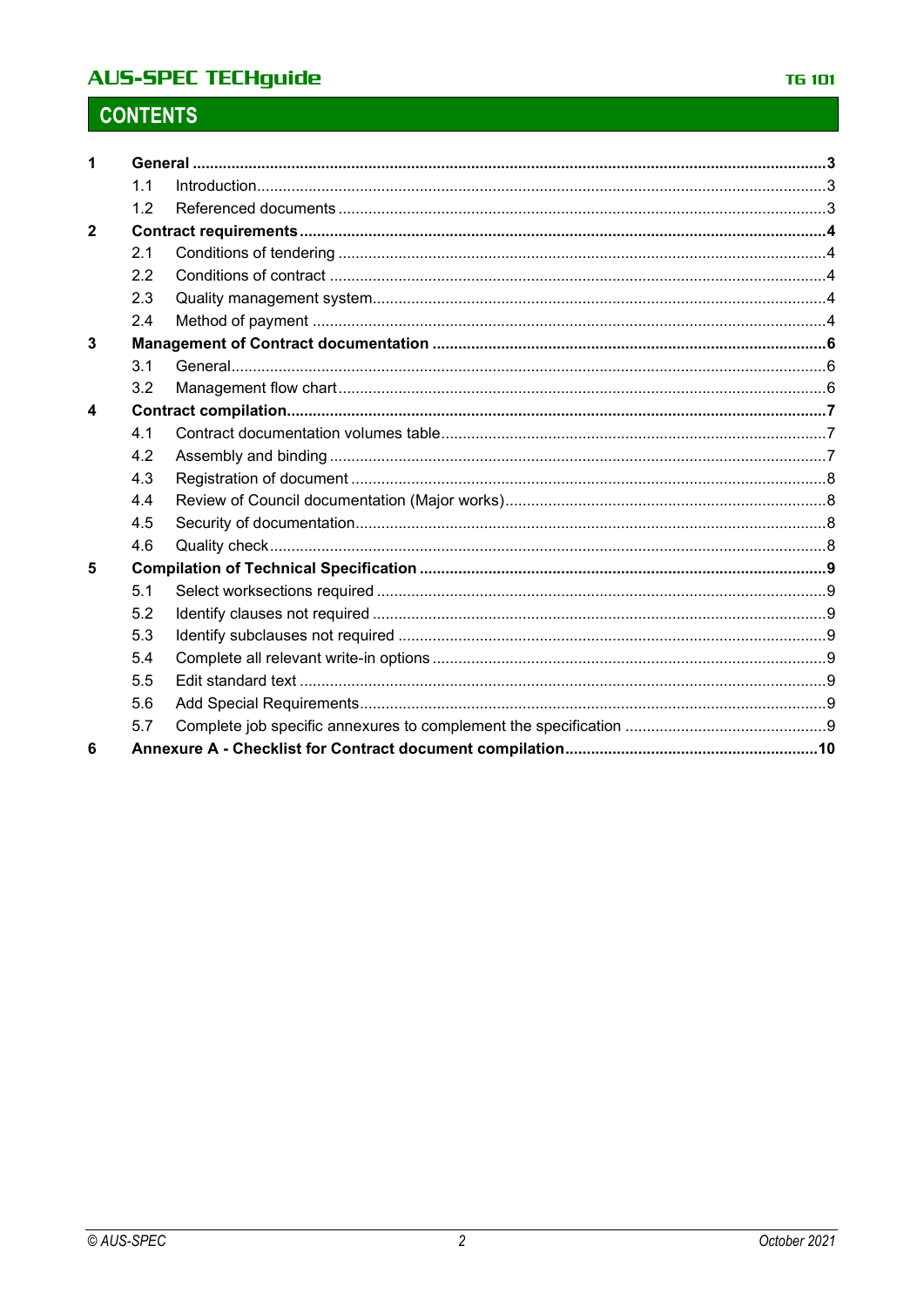## **1 GENERAL**

#### **1.1 Introduction**

This TECHguide is an overview of the compilation procedure for project contract documentation using the AUS-SPEC contract document system. AUS-SPEC addresses each stage of the contract cycle: project initiation; project delivery; compilation of contract documents; contract management and contract administration; operation; maintenance and asset management. Different types of contract documentation are applicable to the various services.

AUS-SPEC uses the term worksection to describe the foundation unit of the Technical Specifications. Before compiling the various worksections into the Technical Specifications, identify the following contract requirements for the project:

- Conditions of tendering: For tender documentation only.
- Conditions of contract: General conditions, Annexures and Special conditions of contract.
- Quality management system: Quality Assured or Integrated Management.
- Method of payment: Schedule of Rates or Lump Sum or a combination of both.

These requirements will have a bearing on the selection of the worksections from the GENERAL workgroup as well as the changes necessary for the other worksections so that they are compatible. See NATSPEC TECHnote GEN 019 for a summary of using AUS-SPEC for contract documentation. Refer to NATSPEC TECHnote GEN 005 *Specifications* for an overview of the importance, roles and forms of specifications and *TECHnote GEN 029 Design and specifications guidance in NATSPEC*.

#### **1.2 Referenced documents**

The following documents are incorporated into this TECHguide by reference:

#### **TECHguides**

*AUS-SPEC TG 102 Guidelines for Principals* – *standard contracts*

*AUS-SPEC TG 103 Guidelines for Principals* – *period supply and services contracts*

*AUS-SPEC TG 104 Guidelines for Principals – sample documents*

#### **Worksections**

*0010 Quality requirements for design*

- *0123 Conditions of tendering*
- *0124 Tender submission documents*

*0136 General requirements (Construction)*

- *0147 Conditions of contract*
- *0161 Quality management (Construction)*
- *0167 Integrated management*

#### **Standards**

| General conditions of contract                                              |  |  |  |  |  |  |  |  |
|-----------------------------------------------------------------------------|--|--|--|--|--|--|--|--|
| Code of tendering                                                           |  |  |  |  |  |  |  |  |
| Quality management systems – Fundamentals and vocabulary                    |  |  |  |  |  |  |  |  |
| General conditions of contract - National Capital Works 4                   |  |  |  |  |  |  |  |  |
| National Public Works Contract - General Conditions of Contract             |  |  |  |  |  |  |  |  |
|                                                                             |  |  |  |  |  |  |  |  |
| Using AUS-SPEC for contract documentation                                   |  |  |  |  |  |  |  |  |
|                                                                             |  |  |  |  |  |  |  |  |
| IIMM-2020 International Infrastructure m Management m Manual. $6th$ edition |  |  |  |  |  |  |  |  |
|                                                                             |  |  |  |  |  |  |  |  |
| Specifications                                                              |  |  |  |  |  |  |  |  |
| Using AUS-SPEC for contract documentation                                   |  |  |  |  |  |  |  |  |
| Using AUS-SPEC for asset delivery                                           |  |  |  |  |  |  |  |  |
| Design and specification guidance text in NATSPEC                           |  |  |  |  |  |  |  |  |
|                                                                             |  |  |  |  |  |  |  |  |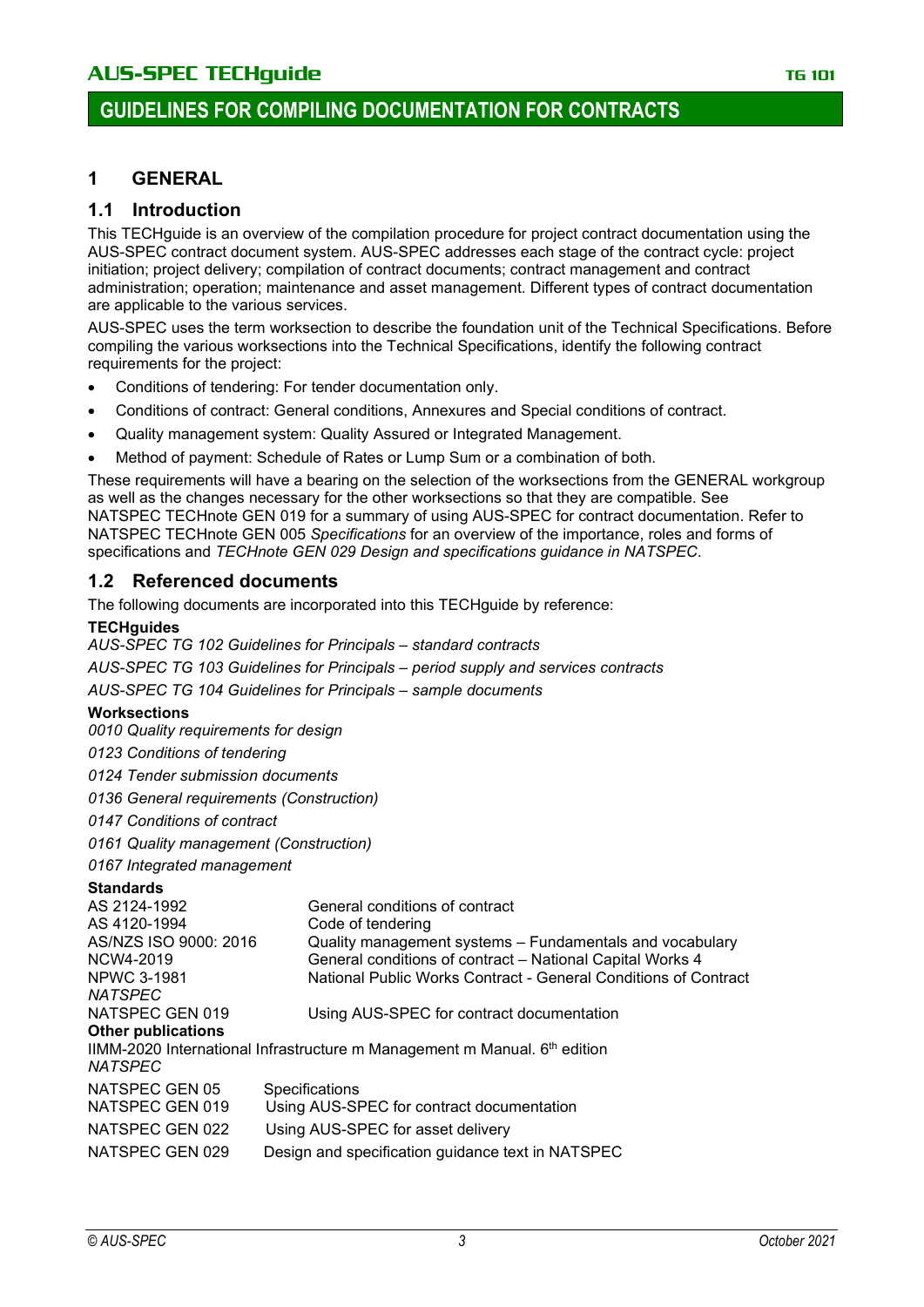## **2 CONTRACT REQUIREMENTS**

#### **2.1 Conditions of tendering**

The *0123 Conditions of tendering* worksection includes a detailed procedure for inviting, examining, assessing and accepting tenders. It reflects the principles of Australian codes of practice, including AS 4120 which is cited in the codes of practice of several state governments. This worksection does not form part of a contract. *The Government Codes of Practice* differ from state to state and can be found on local and state government websites. Refer to *TECHguide 102 Guidelines for principals-standard contracts.*

Relevant worksection: *0123 Conditions of tendering.*

Complete project specific information in *0123 Conditions of tendering* including: contract number, project title, address, quality management system and method of payment.

#### **2.2 Conditions of contract**

The *0147 Conditions of contract* worksection comprises a single set of general conditions of contract suitable for a wide variety of civil engineering, building, electrical and mechanical engineering, and other types of construction contracts. This worksection is based on AS 2124. However, it can also be used for AS 4000, NCW4, NPWC3 and GC21 standard contracts.

Relevant worksection: *0147 Conditions of contract.*

Complete project information in *0147 Conditions of contract* including: contract number, project title, address, quality management system and method of payment, General Conditions of contract applicable to the project, Annexures and Special conditions to the General conditions of contract.

#### **2.3 Quality management system**

#### **Quality assured system**

A quality assured contract requires that the implementation of all the planned activities within a Contractor's/Supplier's Quality management system which is required to conform to AS/NZS ISO 9000. The Contractor is required to submit a project specific Quality plan. Identified documentation is required during the tender process, with the remaining information generally required within 21 days of the date of tender acceptance.

Relevant worksection – Design: *0010 Quality requirements for design.*

Relevant worksection – Construction: *0161 Quality management (Construction).*

#### **Integrated management system**

An Integrated management contract requires the implementation of a Project management plan to make sure WHS, environmental and quality control applies to all work under the contract, both on-site and off-site.

Typically control testing and surveys are arranged by the Contractor and the results are submitted to the Superintendent to demonstrate conformance to the requirements of the worksections. The cost of control testing as documented is met by the Contractor.

Relevant worksections: *0161 Quality management (Construction)* and *0167 Integrated management.*

## **2.4 Method of payment**

#### **Schedule of Rates**

A Schedule of Rates is applicable if individual activities in the work are well defined, but the extent of work required may vary in quantity and/or time. Examples include bituminous sprayed sealing, pavement patching and landfill waste services. The Schedule of Rates can have provisional quantities where the accuracy is less certain.

All AUS-SPEC construction worksections are suitable for direct application to a Schedule of Rates Contract. **Pay items** are listed in the **ANNEXURES** of each worksection.

Delete **Pay items** that are not required for the project from the Schedule of Rates.

Provide estimated quantities for **Pay items** within a range of ± 20%. Nominate specific prime cost items where this level of accepted accuracy is not available.

Each tender submission includes a Schedule of Rates completed with unit rates for the estimated quantities. These rates and quantities are used to produce the tender price.

#### **Lump Sum**

A Lump Sum Contract is applicable if the work is well defined and significant variations in either quantities or the nature of the work are unlikely to occur, for example, road and recreational facilities construction. The Contractor is responsible for the following: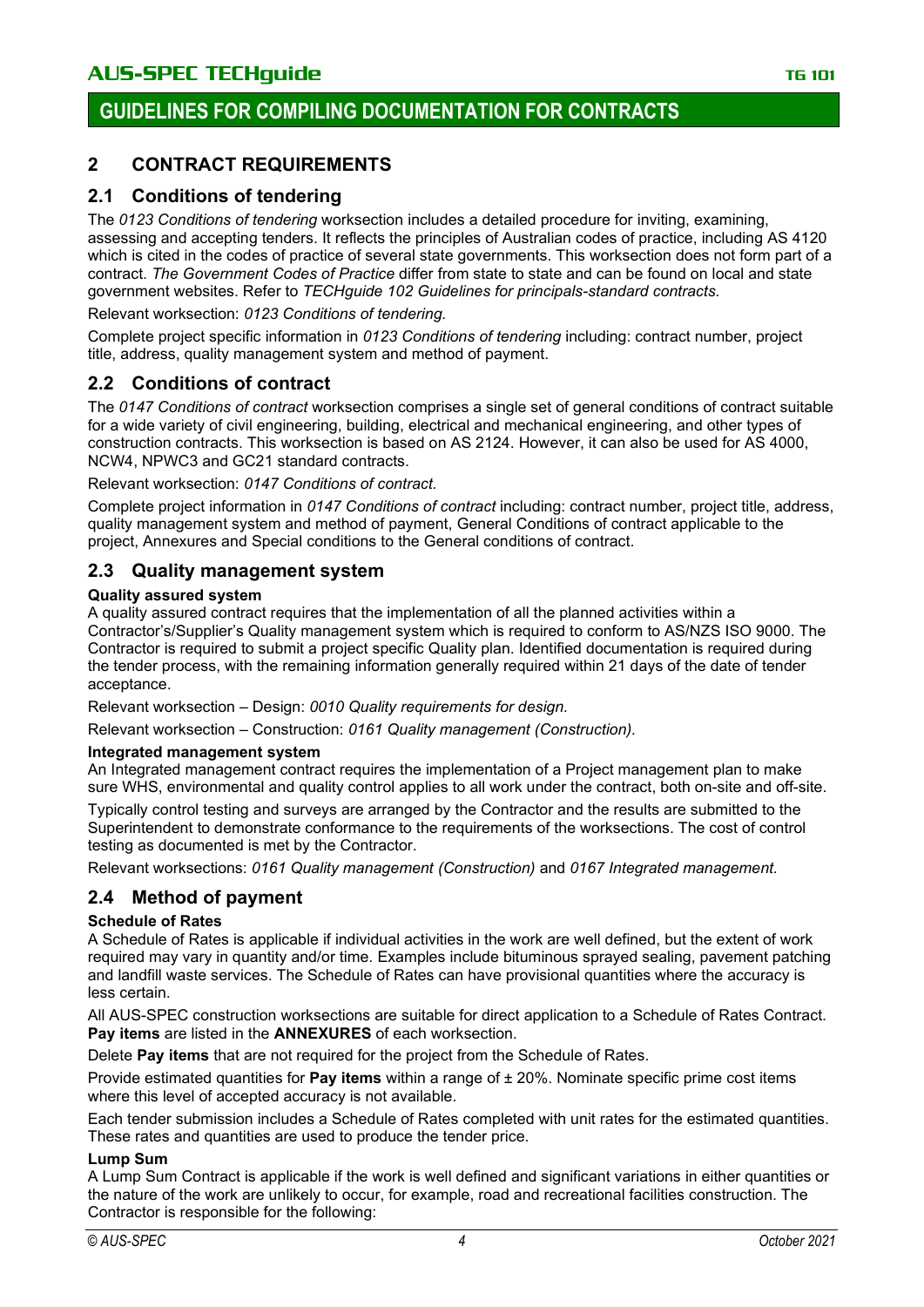## AUS-SPEC TECHquide **TG 101** TG 101

## **GUIDELINES FOR COMPILING DOCUMENTATION FOR CONTRACTS**

- Completing the works as documented for a total Contract Lump Sum price.
- The accuracy of the quantities involved in the works.

Each tender submission includes a priced Bill of quantities consisting of a price break-down for each significant item of work. This is used to assess the Tenderer's understanding of the works, as a guide for progress payments and the evaluation of variations.

Amend *0123 Conditions of tendering* to advise tenderers to ignore any restriction on the use of Lump Sums and clarify the context for any references to Schedule of Rates, scheduled rate or deductions. Include the following text in the Technical specification for construction for Lump Sum Contracts:

• *This Contract is a Lump Sum Contract. Scheduled rates and Pay items mean components of the Lump Sum price. If a worksection allows for recognition of a deduction in payment, apply the percentage deduction to the cited Pay item component of the Lump Sum.*

For a Lump Sum Contract, it is recommended that **Pay items** are included in the **ANNEXURES - Pay items**  of each worksection with the following text:

• *The Pay items listed in this worksection have no direct relevance to this Lump Sum Contract, except for the purpose of evaluating the quantum of progress payments and variations when the Pay items are included in the Bill of quantities. Additionally, the Pay items included below and in the Bill of quantities constitute a basis for the calculation of deductions when applicable.*

#### **Combination of Lump Sum and Schedule of Rates**

A contract which combines Lump Sum and Schedule of Rates is applicable if part of the work is well defined and unlikely to vary in either the quantity or nature of the work. It may also be applicable to contracts containing separable parts, for example, a maintenance contract where establishment and management costs are annual Lump Sum and actual maintenance work is based on a Schedule of Rates.

#### **Combination of Lump Sum, Schedule of Rates and Daywork rates**

This is a variation to the above and is applicable if significantly different amounts of work may be required than indicated in the Schedule of Rates or if there are item(s) that cannot be forecast at the time of compiling the Schedule of Rates.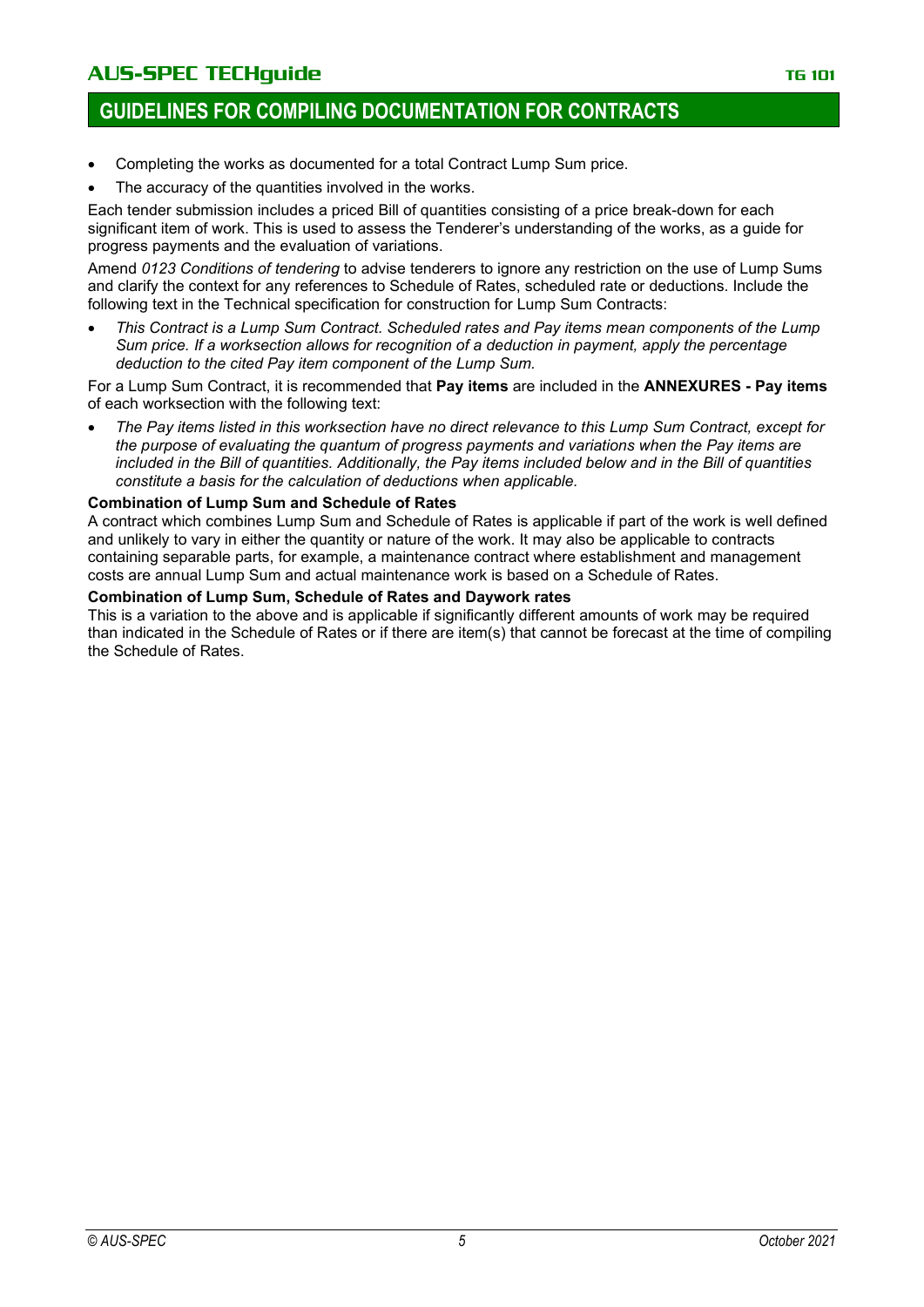## **3 MANAGEMENT OF CONTRACT DOCUMENTATION**

#### **3.1 General**

Implement a management procedure to make sure the compilation of contract documents is effective, efficient, and adequate to realise the commissioned Works in the assigned timeframe and budget, whether undertaken in-house or by external consultants. Assign the responsibility for supervision of conformance with an appropriate contracts policy and consistency across all contracts.

#### **3.2 Management flow chart**



#### **Figure 1 Sequence of activities and personnel involvement required for the full contract document compilation**

Note: This flow chart shows a typical example of the sequence of activities and personnel involvement required for the full contract document compilation using AUS-SPEC worksections.

Management titles may vary due to differing management structures, however, there generally will be professional officers in each organisation with one or more of the assigned responsibilities.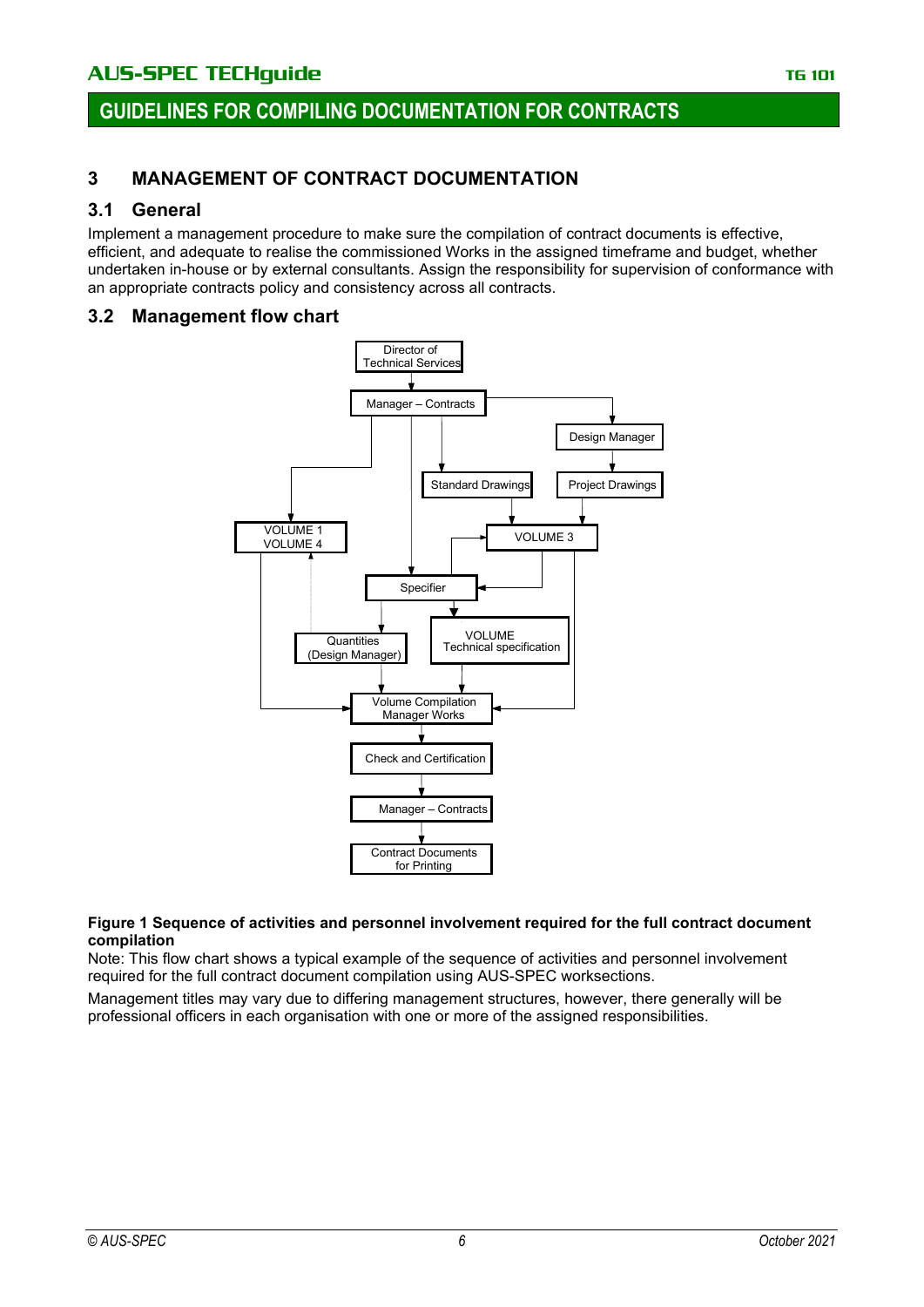## **4 CONTRACT COMPILATION**

#### **4.1 Contract documentation volumes table**

| <b>Contract volumes</b>                                  | Include the following AUS-SPEC<br>worksections and related documents                 | <b>Notes</b>                                                                                                                                                                                                                                                                                                                              |
|----------------------------------------------------------|--------------------------------------------------------------------------------------|-------------------------------------------------------------------------------------------------------------------------------------------------------------------------------------------------------------------------------------------------------------------------------------------------------------------------------------------|
| Volume 1<br><b>CONDITIONS OF CONTRACT</b>                | 0147 Conditions of contract                                                          | This worksection outlines the general conditions of<br>contract, the annexures to the contract and the<br>special conditions of contract.<br>The General conditions of contract (e.g. AS 2124) is<br>included in the contract documents by reference in<br>0147 Conditions of contract.                                                   |
|                                                          | Annexure to General conditions of<br>contract<br>Special conditions of contract      | Pre-printed forms of Annexure Part A and Part B for<br>standard contracts are available from SAI Global.                                                                                                                                                                                                                                  |
| Volume 2<br><b>TECHNICAL SPECIFICATIONS</b>              | General: 0136 General requirements<br>(Construction)                                 | This worksection is applicable to the site<br>requirements of the Principal and includes a<br>description of the project, specific requirements,<br>work not in the contract, site investigations, signage,<br>survey control, environmental planning, noise and<br>vibration controls, utilities and authorities and site<br>facilities. |
|                                                          | Quality: 0161 Quality management<br>(Construction) or 0167 Integrated<br>management. | Select worksections based on the Quality<br>management system for the project.<br>For quality assurance system: 0161 Quality<br>management (Construction).<br>For integrated management system: 0161 Quality<br>management (Construction) and 0167 Integrated<br>management.                                                              |
|                                                          | Specific requirements: Other<br>worksections                                         | Select other worksections as required. Refer to the<br>National worksection matrix.<br>Construction services: Workgroups 2, 3, 11 and 13.<br>Maintenance services: Workgroups 14 - 18.                                                                                                                                                    |
| Volume 3<br><b>DRAWINGS AND SCHEDULES</b>                | Project drawings<br>Standard drawings<br>Schedules                                   | Separate compilation not covered by this guide.                                                                                                                                                                                                                                                                                           |
| Volume 4<br><b>TENDER SUBMISSION</b><br><b>DOCUMENTS</b> | 0124 Tender submission documents                                                     | This worksection outlines the tender submission<br>documents required for the contract such as:<br>• Tender forms.<br>• Schedule of rates or Bill of quantities.<br>• Tenderer's particulars.<br>• Declarations.<br>• Separate compilation not covered by this guide.                                                                     |
| <b>ADDITIONAL INFORMATION</b><br><b>DOCUMENTS</b>        |                                                                                      | Associated documents not included in Volumes 1-4,<br>for example:<br>• Geotechnical information.<br>• Environmental protection agency information.<br>• Council's WHS policy.<br>· Council Handbook (Water).                                                                                                                              |

#### **4.2 Assembly and binding**

Assembly: Assemble the contract documentation in 4 volumes as outlined in **contract documentation volumes table**. Make sure the documents are free from discrepancies and omissions.

Volumes: Bind volumes separately.

Exhibit copies: Spiral bind and keep a record of different editions for legal and contractual reasons. Working copies: Assemble in ring binders.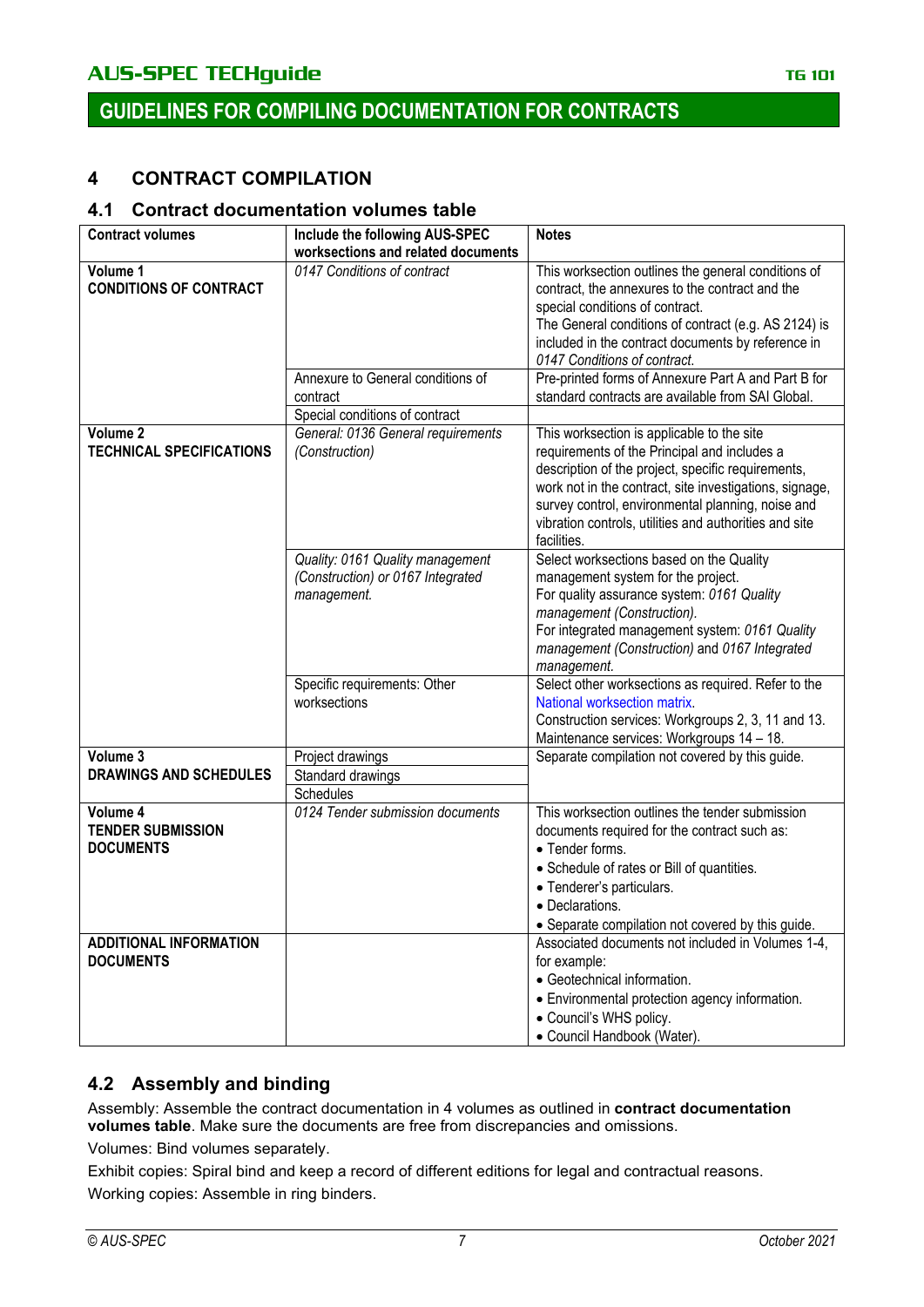## AUS-SPEC TECHquide **TG 101** TG 101

## **GUIDELINES FOR COMPILING DOCUMENTATION FOR CONTRACTS**

Associated documents: Bind separately without volume status to indicate their exclusion from the formal contract documents.

#### **4.3 Registration of document**

Assign a contract title and number to use consistently throughout project management and register the contract tender documents on the Council Contract Administration System.

Cite the contract title and number when arranging access to up-to-date worksections.

#### **4.4 Review of Council documentation (Major works)**

For projects with an estimated capital cost exceeding \$150,000, a party independent of the compilation team must complete the checklist in Annexure A of these guidelines.

#### **4.5 Security of documentation**

The Contracts Manager is responsible for the following:

- The security of all the copies of contract document components and plans.
- The avoidance any release of information in advance of formal release of tender documents.
- The securing of an electronic copy of all documentation in conformance with archiving policy.
- Certification that established contract documentation compilation procedures have been followed and that this has been verified by the independent check.

#### **4.6 Quality check**

ANNEXURE A of this guide provides a checklist proforma. Using this, review the compiled documents to ensure that they are:

- Appropriate for the scope and nature of the work.
- Expressed in plain English.
- Document requirements which are practical to build, to the program and budget.

Establish a Hold point on advertising for tenders until the execution of a satisfactory check of the contract documentation. Release the Hold point only on the authority of the Contracts Manager for a specific contract.

#### **4.7 Implementation of documentation**

#### **Genera**l

TECHnote GEN 019 provides guidance on using AUS-SPEC for contract documentation and TECHnotes GEN 022 provides guidance on using AUS-SPEC for asset delivery.

#### **Case studies**

TECHguide TG 104 includes three sample documents to demonstrate tendering and contract documentation for different types of projects using the AUS-SPEC specification system. The sample documents included are for supply, delivery and placement of sprayed bituminous surfacing, construction of a road and external surveillance services.

IIMM Case study 4.5.5a Contract scoping and packaging, demonstrates an example of contract scoping and documentation of a major construction project by Liverpool City Council implementing the AUS-SPEC contract documentation system.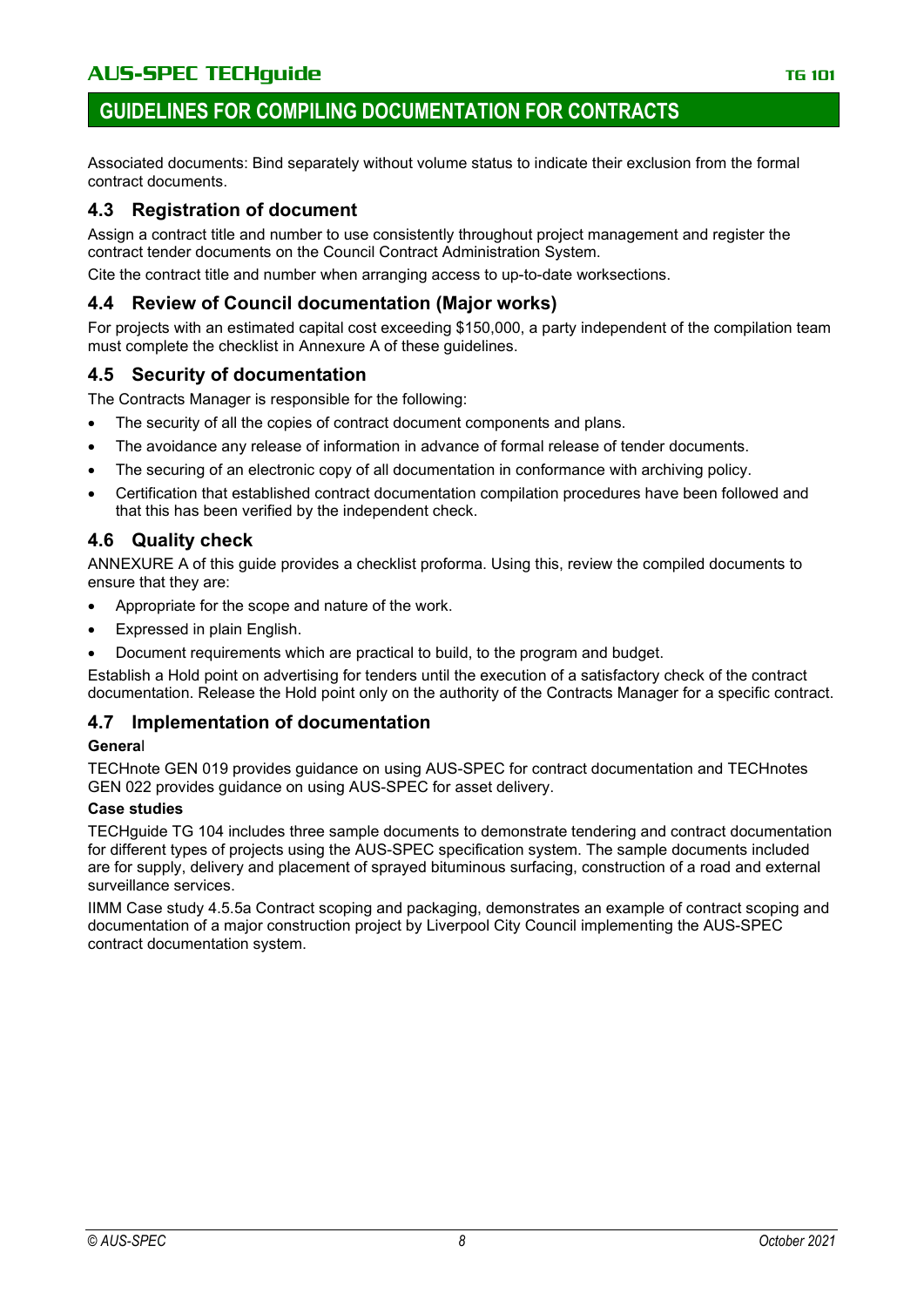## **5 COMPILATION OF TECHNICAL SPECIFICATION**

#### **5.1 Select worksections required**

Use SPECbuilder Live to select the AUS-SPEC worksections applicable to the project and compile a draft specification.

The following material included in your AUS-SPEC package may be useful and can be found at [www.natspec.com.au:](http://www.natspec.com.au/)

- [National worksection matrix](https://www.natspec.com.au/images/PDF/National_Worksection_Matrix.pdf) for a full list of worksections.
- Introductory Guidance text to each worksection for worksection applications and TECHnote 029 on Design and specifications guidance in NATSPEC.
- [SPECbuilder Live Guide](https://www.natspec.com.au/images/PDF/SPECbuilderLive_Guide_Apr_18.pdf) for step-by-step instructions on using the SPECbuilder Live specification compilation software.
- NATSPEC TECHnote GEN 005 on specifications, [Specifications writing](https://www.natspec.com.au/images/PDF/Specification_Writing_Paper.pdf) and [Specification Word](https://www.natspec.com.au/images/PDF/Specification_wordprocessing__production.pdf)  [Processing and Production](https://www.natspec.com.au/images/PDF/Specification_wordprocessing__production.pdf) papers for more information on using Microsoft Word for AUS-SPEC specifications.

#### **5.2 Identify clauses not required**

Identify and delete clauses which are not required for a particular contract. Clauses are cross-referenced in the worksection text by **CLAUSE TITLE** only. Using only clause titles for cross references helps in identification of the referenced clause in the event of a clause number change.

#### **5.3 Identify subclauses not required**

Identify and delete subclauses which are not required for a particular Contract. Subclauses are crossreferenced in the worksection text by **Subclause title** only. Using only clause titles for cross references helps in identification of the referenced clause in the event of a clause number change.

## **5.4 Complete all relevant write-in options**

Some worksections, for example *0136 General requirements (Construction)* in particular, require project specific input. Prepare this early in the compilation process. Prompts [complete/delete] have been introduced where input is required.

## **5.5 Edit standard text**

Keep the AUS-SPEC worksection format, to develop uniformity across Australian Councils. Only edit standard clauses where necessary and develop a policy to authorise and monitor alterations if required.

## **5.6 Add Special Requirements**

If a project contains items of work of a specific or unique nature not covered by the existing clauses, add project specific requirements to the worksections to produce a complete specification.

#### **5.7 Complete job specific annexures to complement the specification**

Detail special project performance requirements and additional information to the worksection (e.g. sketches) in Annexures at the end of each worksection.